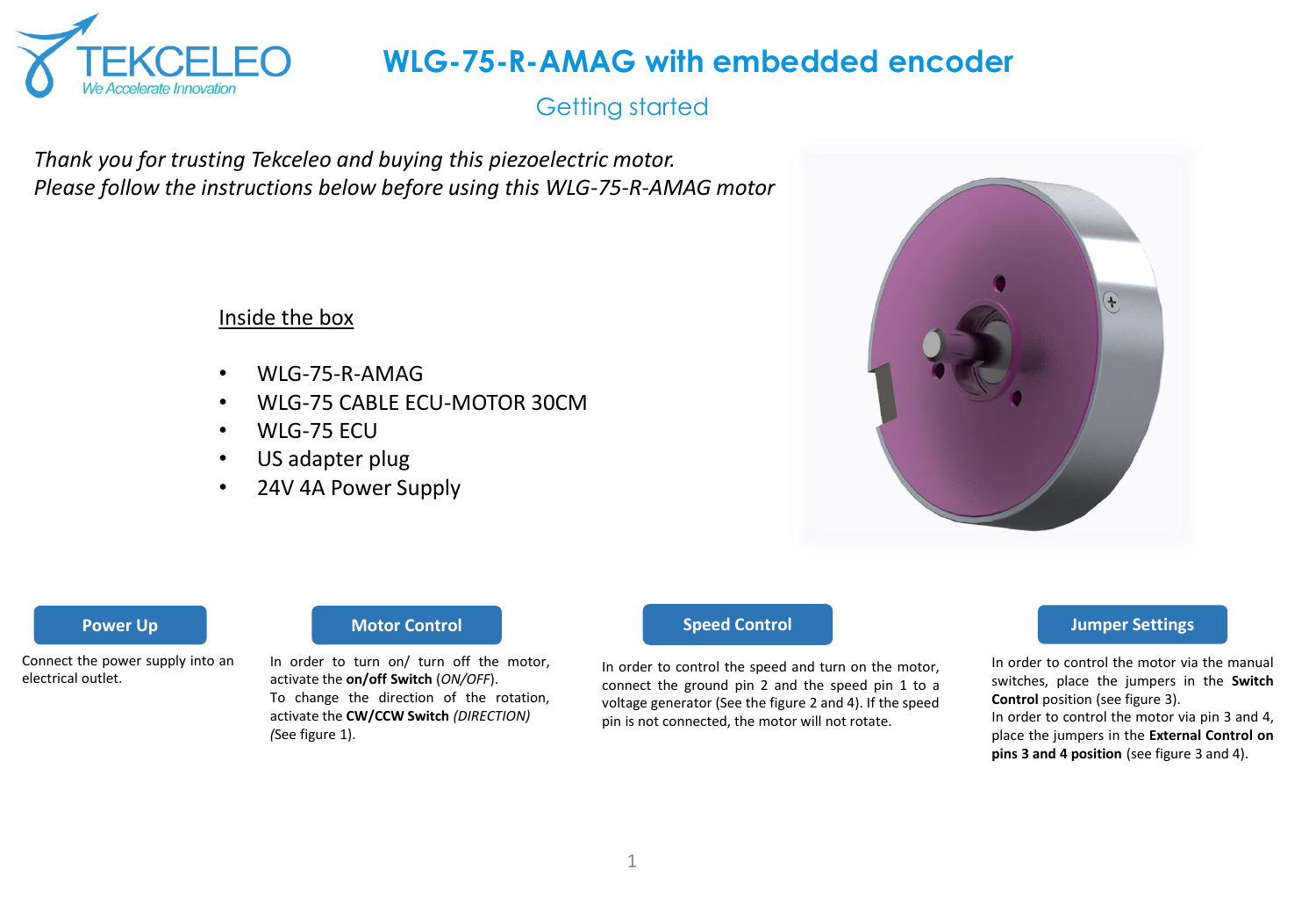

### Technical specifications

| <b>MOTOR DATA WITH EMBEDDED</b><br><b>ENCODER</b>     | <b>VALUES</b>   |
|-------------------------------------------------------|-----------------|
| Max No load speed                                     | <b>175 RPM</b>  |
| Stall torque                                          | 1,2 N.m         |
| Rated speed at maximum output                         | <b>150 RPM</b>  |
| Rated torque at maximum output                        | 0,75 N.m        |
| Holding torque                                        | 1,5 N.m         |
| Maximum power                                         | 12 W            |
| Operating temperature                                 | 0°c to 45°c     |
| <b>MECHANICAL DATA</b>                                | <b>VALUES</b>   |
|                                                       |                 |
| Max radial load, 5mm from flange                      | 10N             |
| Max axial load dynamics                               | 10 <sub>N</sub> |
| Max force for press fits (static, shaft<br>supported) | 120N            |
| Shaft concentricity                                   | $± 0,04$ mm     |
| Weight                                                | 282 g           |
| <b>MECHANICAL DATA</b>                                | <b>VALUES</b>   |
| Maximal power consumption                             | 24 VDC / 2,9A   |



To operate continuously, the motor needs to dissipate heat. It is advisable to mount it on a metal cooling plate. Performances are ensured as long as the temperature of the motor remains under 45 degrees (see details page 5)

 $\left( \mathbf{l}\right)$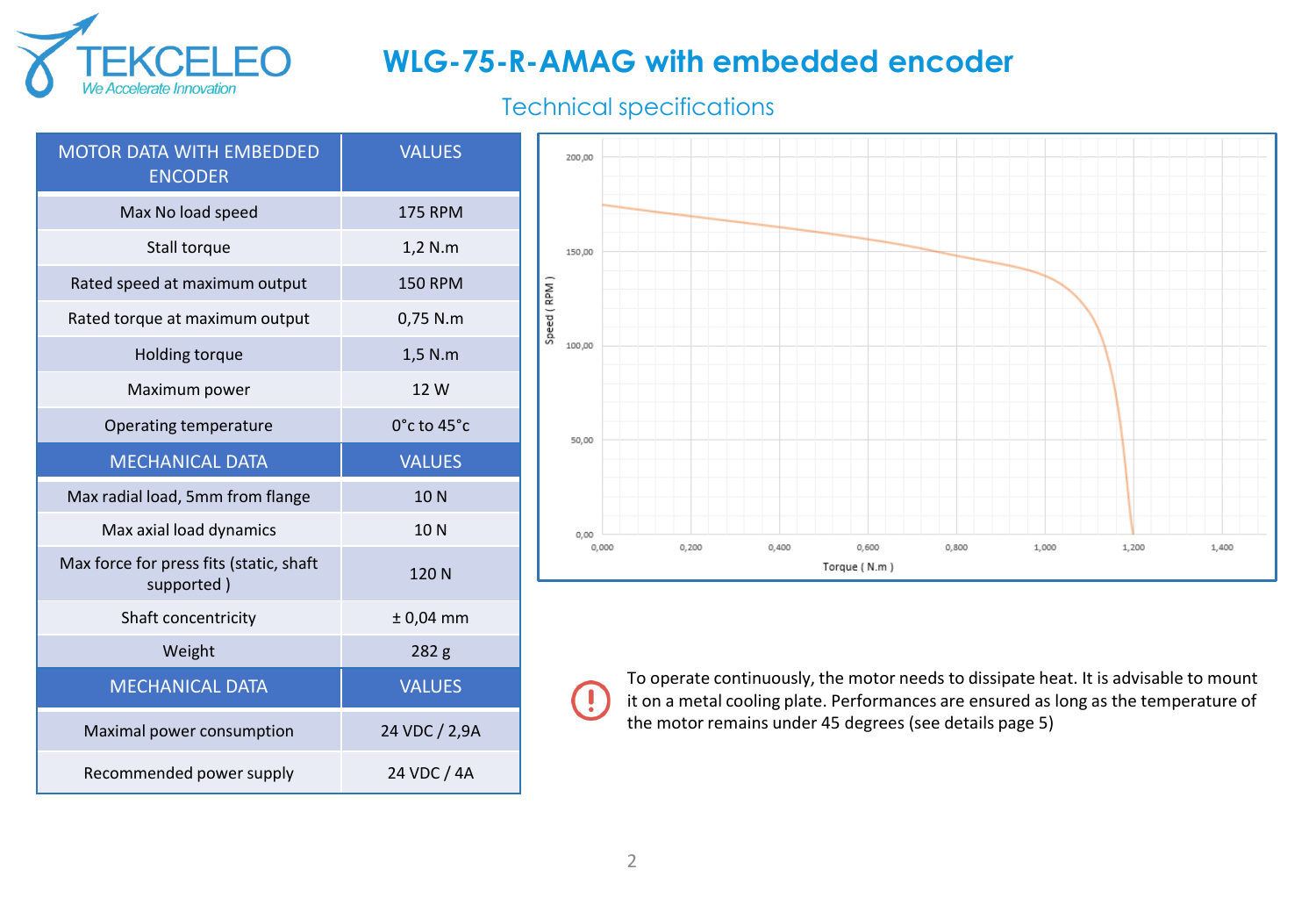

## Control specifications

| <b>CHARACTERISTICS</b>                                                                                                                                                                                                                | <b>VALUES</b>                          |  |  |
|---------------------------------------------------------------------------------------------------------------------------------------------------------------------------------------------------------------------------------------|----------------------------------------|--|--|
| On / Off response time (Pin 3)                                                                                                                                                                                                        | $< 500$ us                             |  |  |
| Speed change response time                                                                                                                                                                                                            | $< 50 \text{ ms}$                      |  |  |
| Closed loop position controller (see figure below)                                                                                                                                                                                    | P control proportional                 |  |  |
| In case you need to control the position of the motor:<br>In order to take advantage of the on / off response time of the motor, it is preferable to<br>send a OV on pin 3 once the motor has reached its position (see figure below) |                                        |  |  |
| <b>ENCODER DATA</b>                                                                                                                                                                                                                   | <b>VALUES</b>                          |  |  |
| Two channel quadrature digital outputs for direction<br>sensing $: A$ and B                                                                                                                                                           | 5760 increments per<br>revolution each |  |  |
| One channel, Index digital output I (Z)                                                                                                                                                                                               | 1 increment per revolution             |  |  |



### *Voltage input (V) / Speed (RPM)*

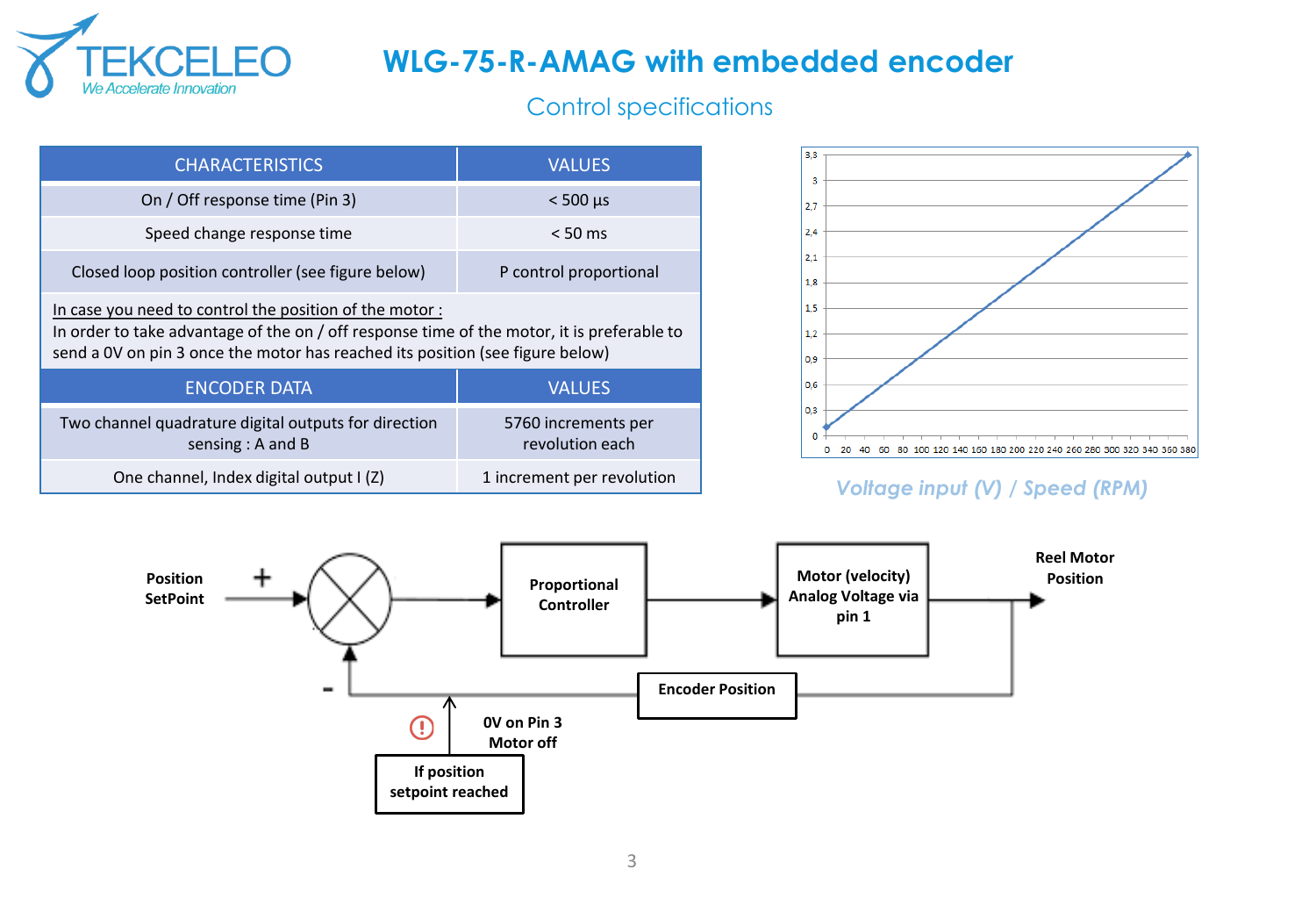

Motor dimensions

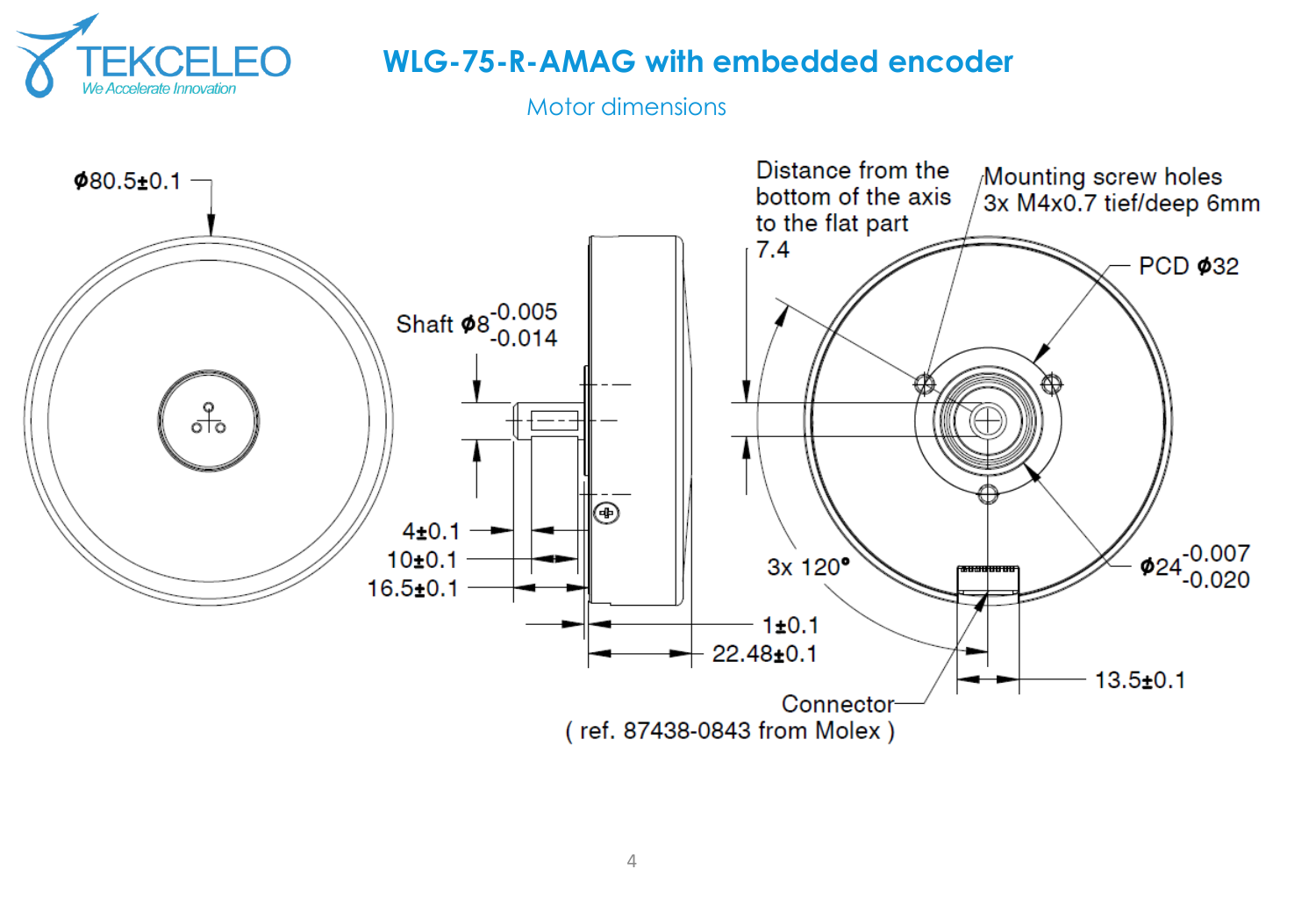

## Mounting recommendation

#### WLG-75-R-AMAG motor can perfectly transmit the mechanical power required if its assembly respects two constraints

The motor shaft must absolutely not be loaded by radial load more than specified : 60 N

The motor must be mounted on cooling plate designed in order to better dissipate the heat emanating from the motor



We highly recommend to use a flexible coupling between the WLG-75 motor and the load in order to ensure performances. Please find on the table the main characteristics to respect. (our ref : A2533 from A.C.C.&S. )

| <b>COUPLING CHARACTERISTICS</b> | <b>VALUES</b>     |
|---------------------------------|-------------------|
| Axial stiffness                 | $11,2$ N/mm       |
| <b>Radial Stiffness</b>         | 38,1 N/mm         |
| Inertial torque                 | 1,61x10-6 $kg.m2$ |

We recommend to fix the piezoelectric motor on a metal plate to dissipate the heat generated by the motor. Optimal size is aluminum plate with the specified dimensions : 100 x 150 x 8 mm



Make sure to screw the motor using the right screw length (M4x0,7 – 6 mm deep MAX in the motor) Please respect the recommended tightening torque for M4 screws : 3,5 Nm